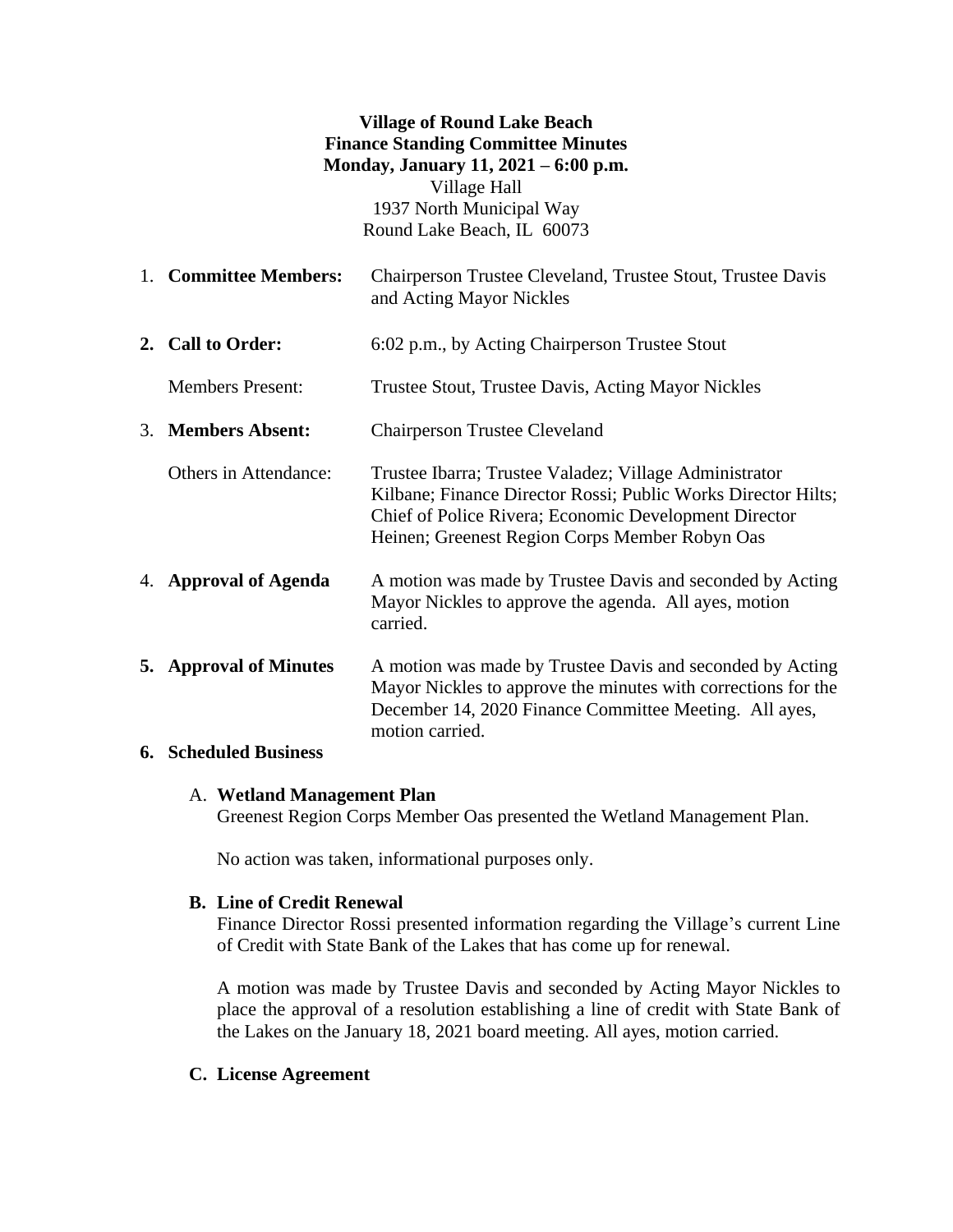Village Administrator Kilbane presented information regarding the current lease agreement with Cencom that is due to expire April 30, 2021.

A discussion was held regarding upgrades needed to the Public Works facility as well as potential future detention center plans.

A motion was made by Trustee Davis and seconded by Acting Mayor Nickles to approve of a 4 year License Agreement with two years being guaranteed and two one year extensions, based upon Cencom providing the Village with their Capital Plan. All ayes, motion carried.

### **D. Trailer Asphalt and Recycler Hot Box**

Public Works Director Hilts presented information regarding the need to replace the Village's Asphalt Recycler and Hot Box Trailer due to having exceeded its useful life. Two quotes have been received by the Village, the lower quote being for a Falcon 4-ton Asphalt Recycler and Hot Box Trailer.

A motion was made by Trustee Davis and seconded by Acting Mayor Nickles to place the authorization to expend budgeted funds for the purchase of a 4-Ton Falcon Asphalt Recycler and Hot Box Trailer for a total amount not to exceed \$38,914, with Midwest Paving Equipment, Inc., on the January 18, 2021 board meeting. All ayes, motion carried.

#### **E. Water Meter Replacement Program**

Public Works Director Hilts presented information regarding the Village's previous participation in a Proof of Concept Project with ComEd, that has since been discontinued, as well as the Village's current water meter replacement program.

A motion was made by Trustee Davis and seconded by Acting Mayor Nickles to waive the competitive bid process and approve the purchase of water meters from Midwest Meter, Inc. Edinburg, IL in a not to exceed amount of \$75,175 on the January 18, 2021 Board Meeting. All ayes, motion carried.

#### **F. Touchless Drinking Fountains**

Public Works Director Hilts presented information regarding the need to convert the drinking fountains at the Civic Center to touchless in an effort to reduce the spread COVID-19.

A motion was made by Trustee Davis and seconded by Acting Mayor Nickles to place the approval of the expenditures of \$20,000 to "Duane" Blanton Family Home Services on the January 18, 2021 Board Meeting. All ayes, motion carried.

#### G. **Community Development Programs**